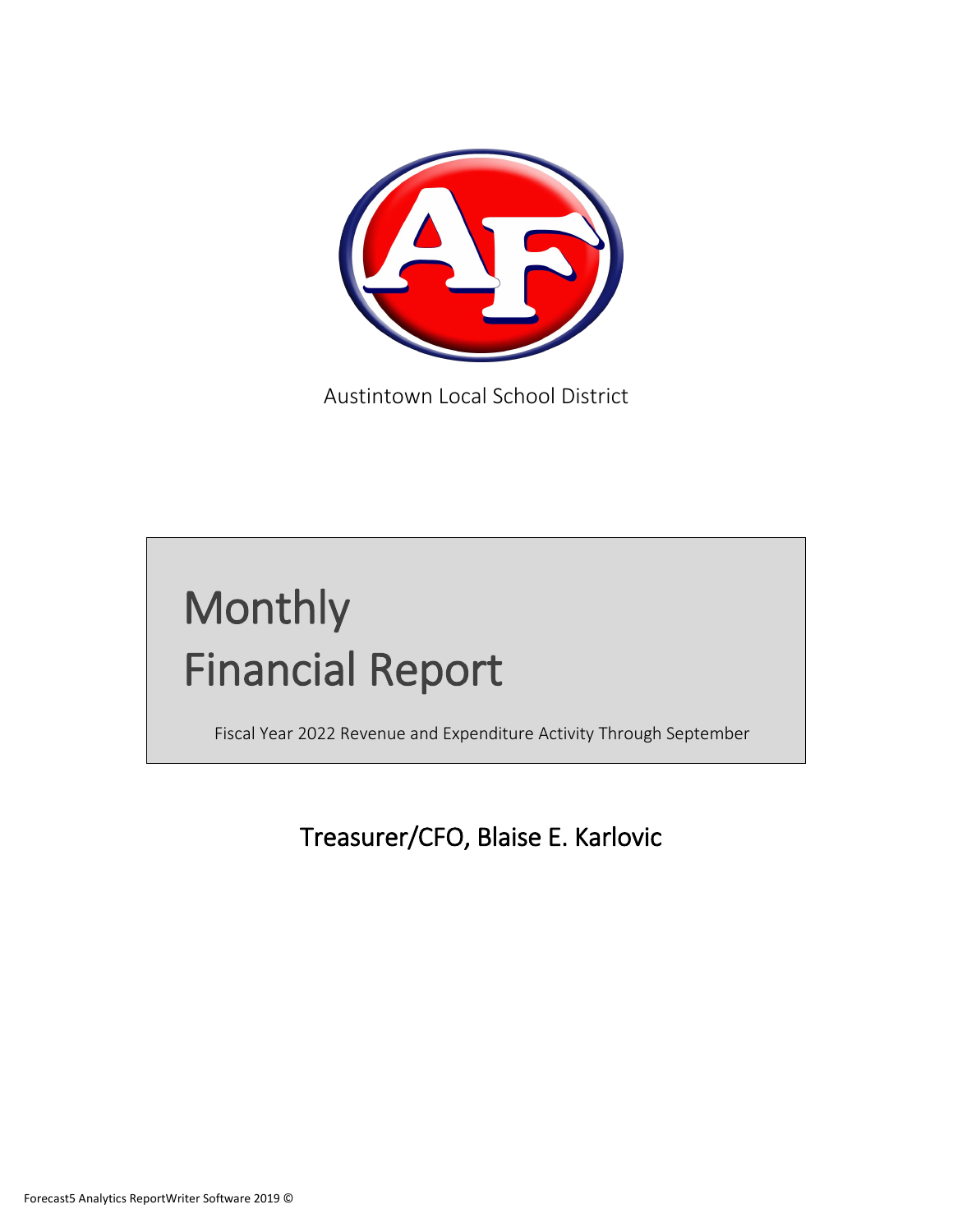## **Table of Contents**

| FISCAL YEAR 2022 REVENUE AND EXPENDITURE ANALYSIS THROUGH SEPTEMBER |   |
|---------------------------------------------------------------------|---|
| FISCAL YEAR 2022 MONTHLY REVENUE ANALYSIS - SEPTEMBER               | 4 |
| FISCAL YEAR 2022 REVENUE ANALYSIS - JULY - SEPTEMBER                |   |
| FISCAL YEAR 2022 MONTHLY EXPENDITURE ANALYSIS - SEPTEMBER           | 6 |
| FISCAL YEAR 2022 EXPENDITURE ANALYSIS - JULY - SEPTEMBER            |   |

Austintown Local School District 2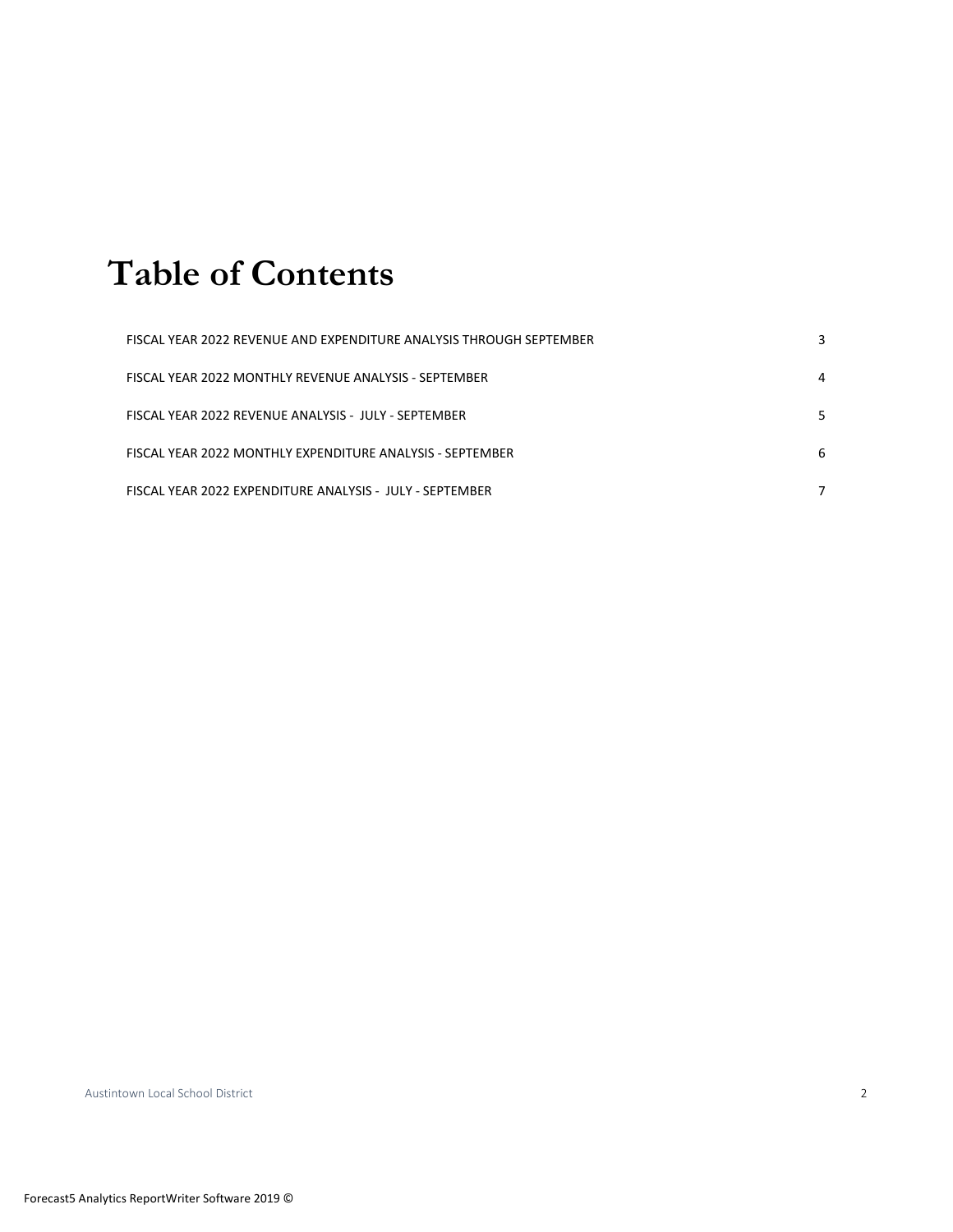

**MORE THAN LAST SEPTEMBER** *SEPTEMBER CASH BALANCE IS* **\$215,269** 

### *LESS THAN THE FORECASTED AMOUNT SEPTEMBER CASH BALANCE IS*  **\$(324,744)**

#### 3. FISCAL YEAR 2022 REVENUE SHORTFALL/SURPLUS ANALYSIS (BASED UPON ACTUAL/ESTIMATED VARIANCE) **3. FISCAL YEAR 2022 REVENUE SHORTFALL/SURPLUS ANALYSIS (BASED UPON ACTUAL/ESTIMATED VARIANCE)**



Austintown Local School District 3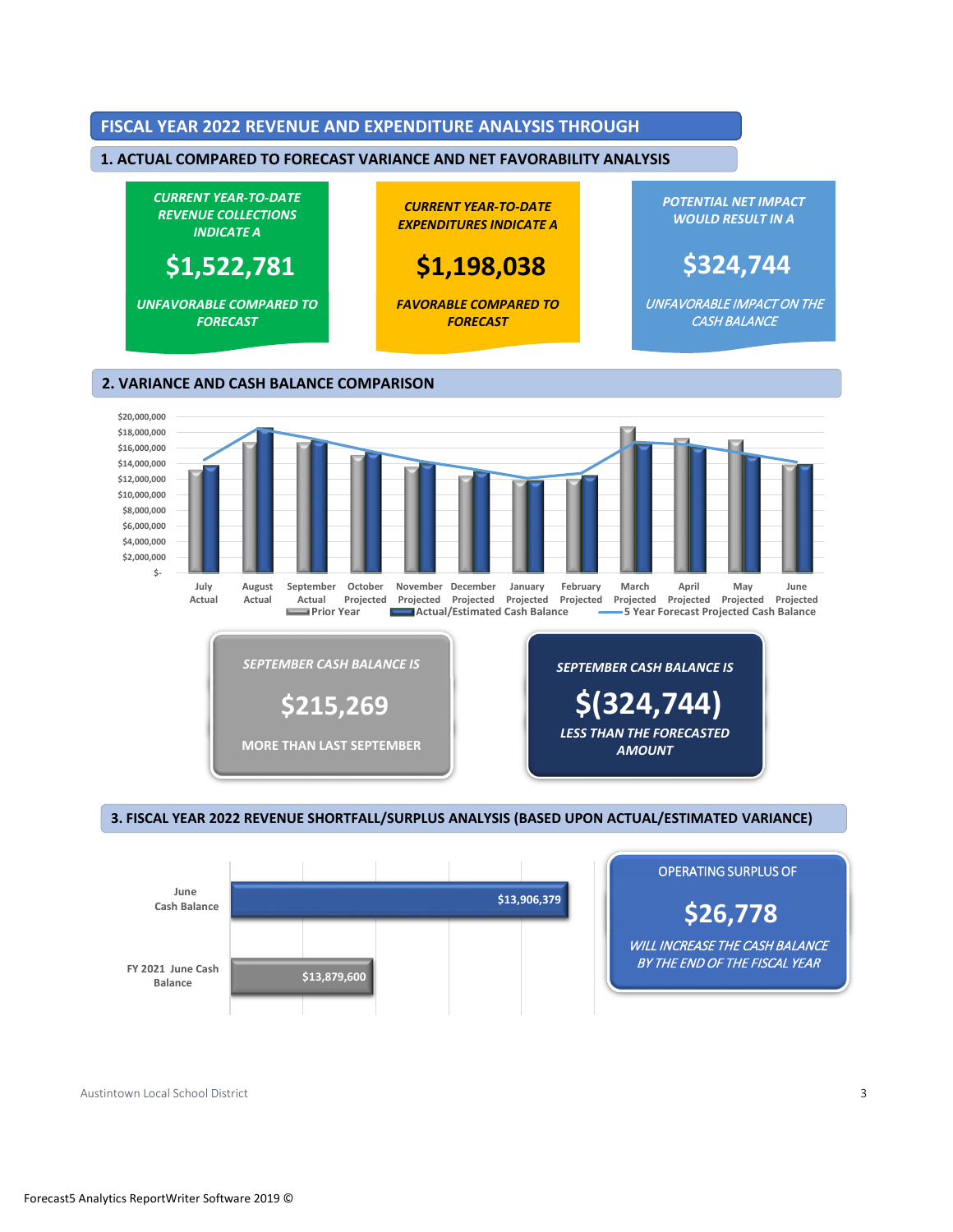### Comparison of Current Forecast Amount Austintown Local School District to Updated FYTD Actual + FY Estimated Remaining<br>FYTD Thi SEPTEMBER

#### Five Year Forecast Comparison to Actual Cash Flow

|                                                     |               | Proj. from            | Proj. from  | <b>FYTD Actual</b> | Estimated for |
|-----------------------------------------------------|---------------|-----------------------|-------------|--------------------|---------------|
|                                                     |               | Current               | Actual/Est. | Through            | Remaining     |
|                                                     | Difference    | <b>Syear Forecast</b> | Cash Flow   | Month Of:          | Months        |
| Revenue:                                            |               | 2022                  | 2022        | Through September  |               |
| 1.010 - General Property Tax (Real Estate)          | 506,909       | 15,883,820            | 16,390,729  | 7,892,000          | 8,498,729     |
| 1.020 - Public Utility Personal Property            | (420, 854)    | 1,289,961             | 869,107     |                    | 869,107       |
| 1.030 - Income Tax                                  |               |                       |             |                    |               |
| 1.035 - Unrestricted Grants-in-Aid                  | (633,067)     | 21,512,159            | 20,879,092  | 4,945,817          | 15,933,275    |
| 1.040 - 1.045 - Restricted Grants-in-Aid            | (26, 443)     | 761,186               | 734,743     | 180,019            | 554,724       |
|                                                     |               |                       |             |                    |               |
| 1.050 - Property Tax Allocation                     | (349, 215)    | 2,368,978             | 2,019,763   |                    | 2,019,763     |
| 1.060 - All Other Operating Revenues                | (454, 382)    | 4,217,193             | 3,762,811   | 596,360            | 3,166,451     |
| 1.070 - Total Revenue                               | (1, 377, 053) | 46,033,297            | 44,656,244  | 13,614,196         | 31,042,048    |
|                                                     |               |                       |             |                    |               |
| <b>Other Financing Sources:</b>                     |               |                       |             |                    |               |
| 2.070 - Total Other Financing Sources               | (145, 729)    | 571,369               | 425,640     | 49,762             | 375,879       |
| 2.080 - Total Revenues and Other Financing Sources  | (1,522,782)   | 46,604,666            | 45,081,885  | 13,663,958         | 31,417,926    |
|                                                     |               |                       |             |                    |               |
| <b>Expenditures:</b>                                |               |                       |             |                    |               |
| 3.010 - Personnel Services                          | (257, 249)    | 24,060,542            | 23,803,293  | 5,836,171          | 17,967,121    |
| 3.020 - Employees' Retirement/Insurance Benefits    | (48, 395)     | 10,155,356            | 10,106,961  | 2,858,888          | 7,248,073     |
| 3.030 - Purchased Services                          | (688, 735)    | 10,293,213            | 9,604,478   | 1,663,928          | 7,940,550     |
| 3.040 - Supplies and Materials                      | (72, 487)     | 1,041,867             | 969,381     | 200,206            | 769,175       |
| 3.050 - Capital Outlay                              | 15,923        | 50,037                | 65,960      | 36,044             | 29,916        |
| 3.060 - 4.060 - Intergovernmental, Debt & Interest  | (16, 834)     | 70,426                | 53,592      |                    |               |
|                                                     |               |                       |             |                    |               |
| 4.300 - Other Objects                               | (113,096)     | 466,702               | 353,606     | 30,707             | 322,899       |
| 4.500 - Total Expenditures                          | (1, 180, 872) | 46,138,143            | 44,957,271  | 10,625,944         | 34,277,734    |
|                                                     |               |                       |             |                    |               |
| <b>Other Financing Uses:</b>                        |               |                       |             |                    |               |
| 5.040 - Total Other Financing Uses                  | (17, 165)     | 115,001               | 97,836      |                    | 97,836        |
| 5.050 - Total Expenditures and Other Financing Uses | (1, 198, 038) | 46,253,144            | 45,055,106  | 10,625,944         | 34,375,570    |
| Excess of Rev & Other Financing Uses Over (Under)   |               |                       |             |                    |               |
| 6.010 - Expenditures and Other Financing Uses       | (324, 744)    | 351,522               | 26,778      | 3,038,014          | (2,957,643)   |
|                                                     |               |                       |             |                    |               |
| 7.010 - Cash Balance July 1                         |               | 13,879,600            | 13,879,600  |                    |               |
|                                                     |               |                       |             |                    |               |
| 7.020 - Cash Balance June 30                        | (324, 744)    | 14,231,123            | 13,906,379  |                    |               |
|                                                     |               |                       |             |                    |               |

#### Projected Differences from 5year Forecast Actuals/Estimates as compared to Cash Flow Actual/Estimates

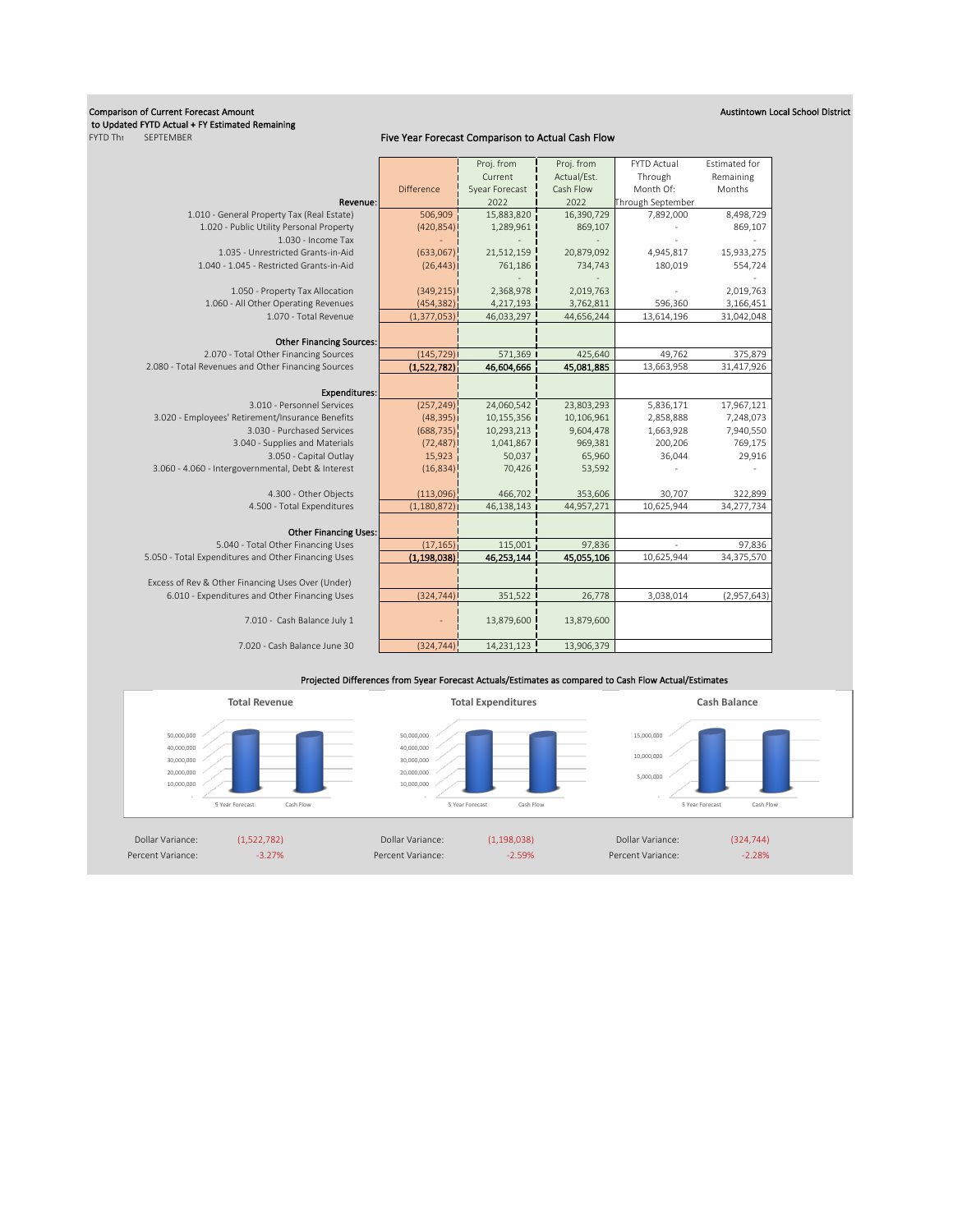| <b>Revenue Analytics</b>                                                                  | 2020<br>2021                                  |                                   | 2022                              | <b>Year over Year Change</b>               | Year over Year Change                             |  |  |  |  |
|-------------------------------------------------------------------------------------------|-----------------------------------------------|-----------------------------------|-----------------------------------|--------------------------------------------|---------------------------------------------------|--|--|--|--|
| <b>Expenditure Analytics</b>                                                              |                                               |                                   |                                   | from 2020 to 2021                          | from 2021 to 2022                                 |  |  |  |  |
|                                                                                           | Revenue by Receipt Code - Fiscal Year to Date |                                   |                                   |                                            |                                                   |  |  |  |  |
|                                                                                           |                                               |                                   |                                   |                                            |                                                   |  |  |  |  |
| <b>Tax Revenue</b>                                                                        | FY2020<br>July - September                    | FY2021<br><b>July - September</b> | FY2022<br><b>July - September</b> | Year over Year Change<br>from 2020 to 2021 | <b>Year over Year Change</b><br>from 2021 to 2022 |  |  |  |  |
| 1100 - 1199 Local Taxes                                                                   | \$7,989,714                                   | \$7,874,420                       | \$7,892,000                       | $-$115,294$                                | \$17,580                                          |  |  |  |  |
| <b>Total</b>                                                                              | \$7,989,714                                   | \$7,874,420                       | \$7,892,000                       | $-$115,294$                                | \$17,580                                          |  |  |  |  |
| <b>Locally Generated Revenue</b>                                                          | <b>FY2020</b><br><b>July - September</b>      | FY2021<br><b>July - September</b> | FY2022<br><b>July - September</b> | Year over Year Change<br>from 2020 to 2021 | Year over Year Change<br>from 2021 to 2022        |  |  |  |  |
| 1200 - 1299 Tuition and Patron Payments                                                   | \$1,035,600                                   | \$890,550                         | \$523,056                         | $-$145,051$<br>$-$ \$848                   | $-$367,494$                                       |  |  |  |  |
| 1300 - 1399 Transportation Fees<br>1400 - 1499 Investment Earnings                        | \$848<br>\$217,277                            | \$0<br>\$71,525                   | \$1,343<br>\$57,846               | $-$145,751$                                | \$1,343<br>$-$13,679$                             |  |  |  |  |
| 1500 - 1599 Food Services                                                                 | \$0                                           | \$0                               | \$0                               | \$0                                        | \$0                                               |  |  |  |  |
| 1600 - 1699 Student Activities                                                            | \$3,562                                       | \$1,610                           | \$2,323                           | $-$1,952$                                  | \$713                                             |  |  |  |  |
| 1700 - 1799 Class Fees                                                                    | \$11,861                                      | \$3,157                           | \$3,166                           | $-$8,704$                                  | \$9                                               |  |  |  |  |
| 1800 - 1899 Miscellaneous Receipts                                                        | \$5,294                                       | \$9,420                           | \$7,868                           | \$4,126                                    | $-$1,552$                                         |  |  |  |  |
| 1900 - 1999 Other Revenue Not Above<br><b>Total</b>                                       | \$3,970<br>\$1,278,411                        | \$0<br>\$976,262                  | \$2,019<br>\$597,621              | $-$3,970$<br>\$302,149                     | \$2,019<br>\$378,641                              |  |  |  |  |
|                                                                                           |                                               |                                   |                                   |                                            |                                                   |  |  |  |  |
| <b>Intermediate Revenue</b>                                                               | FY2020<br>July - September                    | FY2021<br><b>July - September</b> | FY2022<br><b>July - September</b> | Year over Year Change<br>from 2020 to 2021 | Year over Year Change<br>from 2021 to 2022        |  |  |  |  |
| 2100 - 2199 Restricted Grants                                                             | \$0                                           | \$0                               | \$0                               | \$0                                        | \$0                                               |  |  |  |  |
| 2200 - 2299 Restricted Grants In Aid<br>2300 - 2399 Revenue For/Behalf of District        | \$0<br>\$0                                    | \$0<br>\$0                        | \$0<br>\$0                        | \$0<br>\$0                                 | \$0<br>\$0                                        |  |  |  |  |
| 2400 - 2499 Revenue in Lieu of Taxes                                                      | \$0                                           | \$0                               | \$0                               | \$0                                        | \$0                                               |  |  |  |  |
| <b>Total</b>                                                                              | \$0                                           | \$0                               | \$0                               | Ś۵                                         | \$0                                               |  |  |  |  |
|                                                                                           |                                               |                                   |                                   |                                            |                                                   |  |  |  |  |
| <b>State Revenue</b>                                                                      | FY2020<br>July - September                    | FY2021<br><b>July - September</b> | FY2022<br><b>July - September</b> | Year over Year Change<br>from 2020 to 2021 | <b>Year over Year Change</b><br>from 2021 to 2022 |  |  |  |  |
| 3100 - 3199 Unrestricted Grants In Aid                                                    | \$5,432,718                                   | \$5,173,005                       | \$4,945,817                       | $-$259,713$                                | $-$227,188$                                       |  |  |  |  |
| 3200 - 3299 Restricted Aid State<br>313X Reimbursements & 3300 - 3399 State Revenue Other | \$180,048<br>\$0                              | \$180,009<br>\$1,150,257          | \$180,019<br>\$0                  | $-539$<br>\$1,150,257                      | \$10<br>$-$1,150,257$                             |  |  |  |  |
| 3400 - 3499 Revenue in Lieu of Taxes by State                                             | \$0                                           | \$0                               | \$0                               | \$0                                        | \$0                                               |  |  |  |  |
| Total                                                                                     | \$5,612,766                                   | \$6,503,271                       | \$5,125,836                       | \$890,505                                  | $-51,377,435$                                     |  |  |  |  |
|                                                                                           |                                               |                                   |                                   |                                            |                                                   |  |  |  |  |
| <b>Federal Revenue</b>                                                                    | FY2020<br>July - September                    | FY2021<br><b>July - September</b> | FY2022<br><b>July - September</b> | Year over Year Change<br>from 2020 to 2021 | <b>Year over Year Change</b><br>from 2021 to 2022 |  |  |  |  |
| 4100 - 4199 Unrestricted Fed                                                              | \$0                                           | \$0                               | \$0                               | \$0                                        | \$0                                               |  |  |  |  |
| 4200 - 4299 Restricted Fed<br>4300 - 4399 Revenue in Behalf of Dist Fed                   | \$358,471<br>\$0                              | \$2,668<br>\$0                    | \$748<br>\$0                      | $-$355,803$<br>\$0                         | $-$1,920$<br>\$0                                  |  |  |  |  |
| 4400 - 4499 In Lieu of Taxes Federal                                                      | \$0                                           | \$0                               | \$0                               | \$0                                        | \$0                                               |  |  |  |  |
| <b>Total</b>                                                                              | \$358,471                                     | \$2,668                           | \$748                             | $- $355,803$                               | $-$1,920$                                         |  |  |  |  |
| <b>Other Financing Sources</b>                                                            | FY2020<br>July - September                    | FY2021<br><b>July - September</b> | FY2022<br><b>July - September</b> | Year over Year Change<br>from 2020 to 2021 | Year over Year Change<br>from 2021 to 2022        |  |  |  |  |
| 5100 - 5199 Transfers In                                                                  | \$0                                           | \$32,673                          | \$0                               | \$32,673                                   | $-$32,673$                                        |  |  |  |  |
| 5200 - 5299 Advances In<br>5300 - 5399 Refund of Prior Year Expense                       | \$0<br>\$437,709                              | \$0<br>\$345,504                  | \$0<br>\$47,753                   | \$0<br>$-$92,205$                          | $$0$<br>$-$297,751$                               |  |  |  |  |
| <b>Total</b>                                                                              | \$437,709                                     | \$378,178                         | \$47,753                          | -\$59.532                                  | $-$ \$330,424                                     |  |  |  |  |
|                                                                                           |                                               |                                   |                                   |                                            |                                                   |  |  |  |  |
| <b>Total Revenue</b>                                                                      | \$15,677,071                                  | \$15,734,798                      | \$13,663,958                      | \$57,727                                   | $-$2,070,840$                                     |  |  |  |  |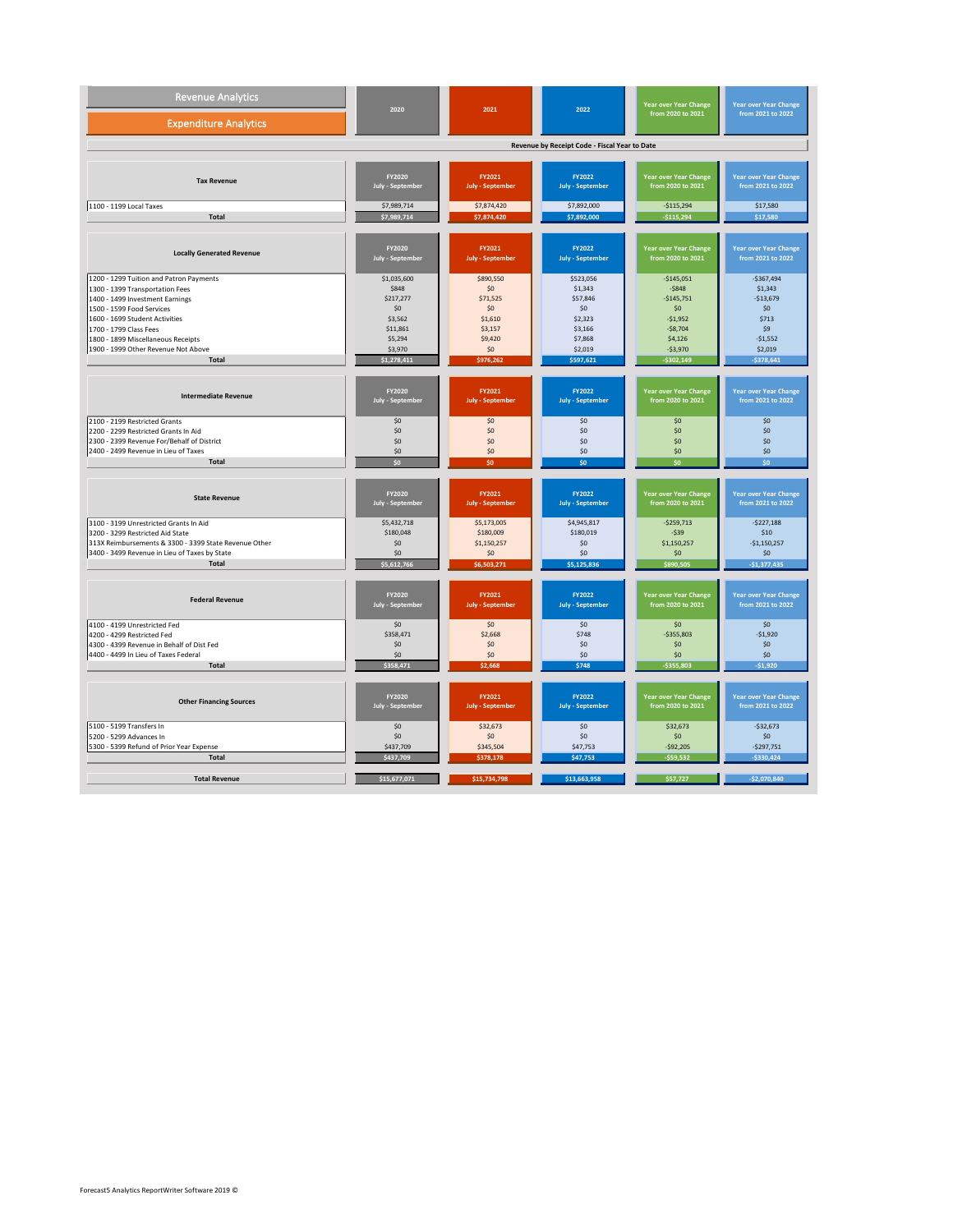| <b>Revenue Analytics</b>                                                                                                                                                                                                                                                                                                                                             | 2020                                                                                                                                                       | 2021                                                                                                                                                          | 2022                                                                                                                                                         | <b>Year over Year Change</b>                                                                                                                                                     | <b>Year over Year Change</b>                                                                                                                                                      |  |
|----------------------------------------------------------------------------------------------------------------------------------------------------------------------------------------------------------------------------------------------------------------------------------------------------------------------------------------------------------------------|------------------------------------------------------------------------------------------------------------------------------------------------------------|---------------------------------------------------------------------------------------------------------------------------------------------------------------|--------------------------------------------------------------------------------------------------------------------------------------------------------------|----------------------------------------------------------------------------------------------------------------------------------------------------------------------------------|-----------------------------------------------------------------------------------------------------------------------------------------------------------------------------------|--|
| <b>Expenditure Analytics</b>                                                                                                                                                                                                                                                                                                                                         |                                                                                                                                                            |                                                                                                                                                               |                                                                                                                                                              | from 2020 to 2021                                                                                                                                                                | from 2021 to 2022                                                                                                                                                                 |  |
|                                                                                                                                                                                                                                                                                                                                                                      |                                                                                                                                                            |                                                                                                                                                               | Expenditure by Object Code - Fiscal Year to Date                                                                                                             |                                                                                                                                                                                  |                                                                                                                                                                                   |  |
| 3.01 Salaries<br>111 - Regular Certified Salaries<br>112-119 All Other Certified Salaries<br>120 - 129 Certified Compensated Absences                                                                                                                                                                                                                                | FY2020<br>July - September<br>\$4,898,752<br>\$176,961<br>\$0                                                                                              | FY2021<br><b>July - September</b><br>\$4,365,412<br>\$92,307<br>\$0                                                                                           | FY2022<br><b>July - September</b><br>\$4,670,432<br>\$85,826<br>\$0                                                                                          | Year over Year Change<br>from 2020 to 2021<br>$-$533,339$<br>$-$ \$84,655<br>\$0                                                                                                 | <b>Year over Year Change</b><br>from 2021 to 2022<br>\$305,020<br>$-$6,481$<br>\$0                                                                                                |  |
| 130 - 139 Certified Other Compensation                                                                                                                                                                                                                                                                                                                               | \$90,198                                                                                                                                                   | \$0                                                                                                                                                           | \$0                                                                                                                                                          | $-$90,198$                                                                                                                                                                       | \$0                                                                                                                                                                               |  |
| 141 Regular Classified Salaries                                                                                                                                                                                                                                                                                                                                      | \$1,169,781                                                                                                                                                | \$1,006,541                                                                                                                                                   | \$1.029.745                                                                                                                                                  | $-$163,240$                                                                                                                                                                      | \$23,204                                                                                                                                                                          |  |
| 142 - 149 All Other Classified Salaries                                                                                                                                                                                                                                                                                                                              | \$32,046                                                                                                                                                   | \$19,928                                                                                                                                                      | \$48,919                                                                                                                                                     | $-$12,118$                                                                                                                                                                       | \$28,991                                                                                                                                                                          |  |
| 151 - 159 Classified Compensated Absences                                                                                                                                                                                                                                                                                                                            | \$0                                                                                                                                                        | \$0                                                                                                                                                           | \$0                                                                                                                                                          | \$0                                                                                                                                                                              | \$0                                                                                                                                                                               |  |
| 161 - 169 Classified Other Compensation                                                                                                                                                                                                                                                                                                                              | \$19,160                                                                                                                                                   | \$0                                                                                                                                                           | \$0                                                                                                                                                          | $-$19,160$                                                                                                                                                                       | \$0                                                                                                                                                                               |  |
| 170 - 190 - Other Wages and Salaries                                                                                                                                                                                                                                                                                                                                 | \$4,250                                                                                                                                                    | \$3,125                                                                                                                                                       | \$1,250                                                                                                                                                      | $-$1,125$                                                                                                                                                                        | $-$1,875$                                                                                                                                                                         |  |
| <b>Total</b>                                                                                                                                                                                                                                                                                                                                                         | \$6,391,148                                                                                                                                                | \$5,487,313                                                                                                                                                   | \$5,836,171                                                                                                                                                  | \$903.835                                                                                                                                                                        | \$348,858                                                                                                                                                                         |  |
| 3.02 Fringe Benefits                                                                                                                                                                                                                                                                                                                                                 | FY2020                                                                                                                                                     | FY2021                                                                                                                                                        | FY2022                                                                                                                                                       | Year over Year Change                                                                                                                                                            | Year over Year Change                                                                                                                                                             |  |
|                                                                                                                                                                                                                                                                                                                                                                      | July - September                                                                                                                                           | <b>July - September</b>                                                                                                                                       | <b>July - September</b>                                                                                                                                      | from 2020 to 2021                                                                                                                                                                | from 2021 to 2022                                                                                                                                                                 |  |
| 210-219 Retirement Certified<br>220-229 Retirement Classified<br>230-239 Employee Reimbursements and Other<br>240-249 Insurance Certified<br>250-259 Insurance Classified<br>260-269 Insurance - Workers' Compensation<br>270-279 Deferred Compensation<br>280-289 Insurance Unemployment<br>290-299 Other Retirement and Insurance<br><b>Total</b>                  | \$840,090<br>\$286,635<br>\$0<br>\$1,405,954<br>\$236,472<br>\$55,689<br>\$7,164<br>\$5,019<br>\$0<br>\$2,837,023                                          | \$845,542<br>\$266,692<br>\$0<br>\$1,432,613<br>\$214,757<br>\$0<br>\$0<br>\$33,818<br>\$0<br>\$2,793,422                                                     | \$805,686<br>\$273,978<br>\$0<br>\$1,525,160<br>\$254,064<br>\$0<br>\$0<br>\$0<br>\$0<br>\$2,858,888                                                         | \$5,452<br>$-$19,943$<br>\$0<br>\$26,659<br>$-$21,715$<br>$-$55,689$<br>$-57,164$<br>\$28,799<br>\$0                                                                             | $-$39,856$<br>\$7,286<br>\$0<br>\$92,548<br>\$39,307<br>\$0<br>\$0<br>$-$33,818$<br>\$0<br>\$65,466                                                                               |  |
| 3.03 Purchased Services<br>410-419 Professional and Technical Services<br>420-429 Non-utility Property Services<br>430-439 Travel, Mileage, Meeting Expense<br>440-449 Communications<br>450-459 Utilities<br>460-469 Contracted Craft or Trade Services<br>470-479 Tuition and Similar<br>480-489 Pupil Transportation<br>490-499 Other Purchased Services<br>Total | FY2020<br>July - September<br>\$1,128,532<br>\$124,070<br>\$6,071<br>\$27,264<br>\$204,567<br>\$5,408<br>\$1,135,446<br>\$29,790<br>\$7,417<br>\$2,668,564 | FY2021<br><b>July - September</b><br>\$791,446<br>\$95,023<br>\$1,089<br>\$24,114<br>\$180,303<br>\$1,588<br>\$1,149,760<br>\$8,428<br>\$6,340<br>\$2,258,091 | FY2022<br><b>July - September</b><br>\$906.284<br>\$55,290<br>\$2,604<br>\$38,226<br>\$199,931<br>\$15,270<br>\$433,009<br>\$7,453<br>\$5,861<br>\$1,663,928 | Year over Year Change<br>from 2020 to 2021<br>$-$337,086$<br>$-$29,047$<br>$-$4,982$<br>$-$3,150$<br>$-$24,264$<br>$-$3,820$<br>\$14,314<br>$-$21,362$<br>$-$1,077$<br>\$410,473 | <b>Year over Year Change</b><br>from 2021 to 2022<br>\$114,838<br>$-$39,733$<br>\$1,515<br>\$14,112<br>\$19,628<br>\$13,682<br>$-$716,751$<br>$-$975$<br>$-5479$<br>$-$ \$594,163 |  |
| 3.04 Supplies                                                                                                                                                                                                                                                                                                                                                        | FY2020                                                                                                                                                     | FY2021                                                                                                                                                        | FY2022                                                                                                                                                       | Year over Year Change                                                                                                                                                            | Year over Year Change                                                                                                                                                             |  |
|                                                                                                                                                                                                                                                                                                                                                                      | July - September                                                                                                                                           | <b>July - September</b>                                                                                                                                       | <b>July - September</b>                                                                                                                                      | from 2020 to 2021                                                                                                                                                                | from 2021 to 2022                                                                                                                                                                 |  |
| 510-519 General Supplies                                                                                                                                                                                                                                                                                                                                             | \$109,803                                                                                                                                                  | \$140,154                                                                                                                                                     | \$95,332                                                                                                                                                     | \$30,351                                                                                                                                                                         | $-$44,822$                                                                                                                                                                        |  |
| 520-529 Textbooks                                                                                                                                                                                                                                                                                                                                                    | \$2,707                                                                                                                                                    | \$520                                                                                                                                                         | \$244                                                                                                                                                        | $-$2,187$                                                                                                                                                                        | $-$276$                                                                                                                                                                           |  |
| 530-539 Library Books                                                                                                                                                                                                                                                                                                                                                | \$0                                                                                                                                                        | \$0                                                                                                                                                           | \$0                                                                                                                                                          | \$0                                                                                                                                                                              | \$0                                                                                                                                                                               |  |
| 540-549 Newspapers, Periodicals, Films                                                                                                                                                                                                                                                                                                                               | \$0                                                                                                                                                        | \$0                                                                                                                                                           | \$0                                                                                                                                                          | \$0                                                                                                                                                                              | \$0                                                                                                                                                                               |  |
| 550-559 Supplies for Resale                                                                                                                                                                                                                                                                                                                                          | \$0                                                                                                                                                        | \$0                                                                                                                                                           | \$0                                                                                                                                                          | \$0                                                                                                                                                                              | \$0                                                                                                                                                                               |  |
| 560-569 Food and Related Supplies                                                                                                                                                                                                                                                                                                                                    | \$1,635                                                                                                                                                    | \$0                                                                                                                                                           | \$0                                                                                                                                                          | $-$1,635$                                                                                                                                                                        | \$0                                                                                                                                                                               |  |
| 570-579 Supplies for Operation and Repair - Buildings                                                                                                                                                                                                                                                                                                                | \$50,380                                                                                                                                                   | \$101,663                                                                                                                                                     | \$65,318                                                                                                                                                     | \$51,283                                                                                                                                                                         | $-$36,345$                                                                                                                                                                        |  |
| 580-589 Supplies for Operation and Repair - Vehicles                                                                                                                                                                                                                                                                                                                 | \$36,697                                                                                                                                                   | \$31,487                                                                                                                                                      | \$39,312                                                                                                                                                     | $-$5,210$                                                                                                                                                                        | \$7,825                                                                                                                                                                           |  |
| 590-599 Other Supplies and Materials                                                                                                                                                                                                                                                                                                                                 | \$0                                                                                                                                                        | \$0                                                                                                                                                           | \$0                                                                                                                                                          | \$0                                                                                                                                                                              | \$0                                                                                                                                                                               |  |
| <b>Total</b>                                                                                                                                                                                                                                                                                                                                                         | \$201,222                                                                                                                                                  | \$273,825                                                                                                                                                     | \$200,206                                                                                                                                                    | \$72,603                                                                                                                                                                         | $-573,619$                                                                                                                                                                        |  |
| 3.05 Capital and Equipment                                                                                                                                                                                                                                                                                                                                           | FY2020                                                                                                                                                     | FY2021                                                                                                                                                        | FY2022                                                                                                                                                       | Year over Year Change                                                                                                                                                            | Year over Year Change                                                                                                                                                             |  |
|                                                                                                                                                                                                                                                                                                                                                                      | July - September                                                                                                                                           | <b>July - September</b>                                                                                                                                       | <b>July - September</b>                                                                                                                                      | from 2020 to 2021                                                                                                                                                                | from 2021 to 2022                                                                                                                                                                 |  |
| 610-619 Land                                                                                                                                                                                                                                                                                                                                                         | \$0                                                                                                                                                        | \$0                                                                                                                                                           | \$0                                                                                                                                                          | \$0                                                                                                                                                                              | \$0                                                                                                                                                                               |  |
| 620-629 Buildings                                                                                                                                                                                                                                                                                                                                                    | \$0                                                                                                                                                        | \$0                                                                                                                                                           | \$0                                                                                                                                                          | \$0                                                                                                                                                                              | \$0                                                                                                                                                                               |  |
| 630-639 Improvements Other Than Buildings                                                                                                                                                                                                                                                                                                                            | \$0                                                                                                                                                        | \$0                                                                                                                                                           | \$0                                                                                                                                                          | \$0                                                                                                                                                                              | \$0                                                                                                                                                                               |  |
| 640-649 Equipment                                                                                                                                                                                                                                                                                                                                                    | \$3,617                                                                                                                                                    | \$36                                                                                                                                                          | \$2,659                                                                                                                                                      | $-$3,582$                                                                                                                                                                        | \$2,623                                                                                                                                                                           |  |
| 650-659 Vehicles                                                                                                                                                                                                                                                                                                                                                     | \$0                                                                                                                                                        | \$0                                                                                                                                                           | \$33,385                                                                                                                                                     | \$0                                                                                                                                                                              | \$33,385                                                                                                                                                                          |  |
| 660-669 School Buses                                                                                                                                                                                                                                                                                                                                                 | \$0                                                                                                                                                        | \$0                                                                                                                                                           | \$0                                                                                                                                                          | \$0                                                                                                                                                                              | \$0                                                                                                                                                                               |  |
| 670-679 Library Books                                                                                                                                                                                                                                                                                                                                                | \$0                                                                                                                                                        | \$0                                                                                                                                                           | \$0                                                                                                                                                          | \$0                                                                                                                                                                              | \$0                                                                                                                                                                               |  |
| 680-689 Livestock                                                                                                                                                                                                                                                                                                                                                    | \$0                                                                                                                                                        | \$0                                                                                                                                                           | \$0                                                                                                                                                          | \$0                                                                                                                                                                              | \$0                                                                                                                                                                               |  |
| 690-699 Other Capital Outlay                                                                                                                                                                                                                                                                                                                                         | \$0                                                                                                                                                        | \$0                                                                                                                                                           | \$0                                                                                                                                                          | \$0                                                                                                                                                                              | \$0                                                                                                                                                                               |  |
| <b>Total</b>                                                                                                                                                                                                                                                                                                                                                         | \$3,617                                                                                                                                                    | \$36                                                                                                                                                          | \$36,044                                                                                                                                                     | \$3,582                                                                                                                                                                          | \$36,008                                                                                                                                                                          |  |
| 3.06 Other Objects (800's)                                                                                                                                                                                                                                                                                                                                           | <b>FY2020</b>                                                                                                                                              | FY2021                                                                                                                                                        | FY2022                                                                                                                                                       | Year over Year Change                                                                                                                                                            | Year over Year Change                                                                                                                                                             |  |
|                                                                                                                                                                                                                                                                                                                                                                      | <b>July - September</b>                                                                                                                                    | <b>July - September</b>                                                                                                                                       | <b>July - September</b>                                                                                                                                      | from 2020 to 2021                                                                                                                                                                | from 2021 to 2022                                                                                                                                                                 |  |
| 810-819 Redemption of Principal                                                                                                                                                                                                                                                                                                                                      | \$8,104                                                                                                                                                    | \$11,328                                                                                                                                                      | \$1,480                                                                                                                                                      | \$3,224                                                                                                                                                                          | $-$9,847$                                                                                                                                                                         |  |
| 820-829 Interest                                                                                                                                                                                                                                                                                                                                                     | \$807                                                                                                                                                      | \$554                                                                                                                                                         | \$6                                                                                                                                                          | $-$253$                                                                                                                                                                          | $-$ \$548                                                                                                                                                                         |  |
| 830-839 Other Debt Service Payments                                                                                                                                                                                                                                                                                                                                  | \$0                                                                                                                                                        | \$0                                                                                                                                                           | \$0                                                                                                                                                          | \$0                                                                                                                                                                              | \$0                                                                                                                                                                               |  |
| 840-849 Dues and Fees                                                                                                                                                                                                                                                                                                                                                | \$146,480                                                                                                                                                  | \$145,132                                                                                                                                                     | \$14,646                                                                                                                                                     | $-$1,348$                                                                                                                                                                        | $-$130,486$                                                                                                                                                                       |  |
| 850-859 Insurance                                                                                                                                                                                                                                                                                                                                                    | \$1,452                                                                                                                                                    | \$13,069                                                                                                                                                      | \$12,305                                                                                                                                                     | \$11,617                                                                                                                                                                         | $-5764$                                                                                                                                                                           |  |
| 860-869 Judgments                                                                                                                                                                                                                                                                                                                                                    | \$0                                                                                                                                                        | \$0                                                                                                                                                           | \$0                                                                                                                                                          | \$0                                                                                                                                                                              | \$0                                                                                                                                                                               |  |
| 870-879 Taxes and Assessments                                                                                                                                                                                                                                                                                                                                        | \$53                                                                                                                                                       | \$0                                                                                                                                                           | \$0                                                                                                                                                          | $-$ \$53                                                                                                                                                                         | \$0                                                                                                                                                                               |  |
| 880-889 Awards and Prizes                                                                                                                                                                                                                                                                                                                                            | \$0                                                                                                                                                        | \$513                                                                                                                                                         | \$0                                                                                                                                                          | \$513                                                                                                                                                                            | $-$ \$513                                                                                                                                                                         |  |
| 890-899 Other Miscellaneous Expenditures                                                                                                                                                                                                                                                                                                                             | \$186                                                                                                                                                      | \$50                                                                                                                                                          | \$3,757                                                                                                                                                      | $-$136$                                                                                                                                                                          | \$3,707                                                                                                                                                                           |  |
| <b>Total</b>                                                                                                                                                                                                                                                                                                                                                         | \$157,082                                                                                                                                                  | \$170,645                                                                                                                                                     | \$32,194                                                                                                                                                     | \$13.563                                                                                                                                                                         | $-5138,452$                                                                                                                                                                       |  |
| Other Uses of Funds (900's)<br><b>Transfers Out</b>                                                                                                                                                                                                                                                                                                                  | FY2020<br><b>July - September</b><br>\$0                                                                                                                   | FY2021<br><b>July - September</b><br>\$32,673                                                                                                                 | FY2022<br><b>July - September</b><br>\$0                                                                                                                     | Year over Year Change<br>from 2020 to 2021<br>\$32,673                                                                                                                           | Year over Year Change<br>from 2021 to 2022<br>$-$32,673$                                                                                                                          |  |
| Advances Out                                                                                                                                                                                                                                                                                                                                                         | \$0                                                                                                                                                        | \$0                                                                                                                                                           | \$0                                                                                                                                                          | \$0                                                                                                                                                                              | \$0                                                                                                                                                                               |  |
| All Other Financing Uses                                                                                                                                                                                                                                                                                                                                             | \$0                                                                                                                                                        | \$0                                                                                                                                                           | \$0                                                                                                                                                          | \$0                                                                                                                                                                              | \$0                                                                                                                                                                               |  |
| <b>Total</b>                                                                                                                                                                                                                                                                                                                                                         | \$0                                                                                                                                                        | \$32,673                                                                                                                                                      | \$0                                                                                                                                                          | \$32.673                                                                                                                                                                         | $-$32,673$                                                                                                                                                                        |  |
| <b>Total Expenditures</b>                                                                                                                                                                                                                                                                                                                                            | \$12,258,656                                                                                                                                               | \$11,016,005                                                                                                                                                  | \$10,627,431                                                                                                                                                 | $-$1,242,652$                                                                                                                                                                    | $- $388,574$                                                                                                                                                                      |  |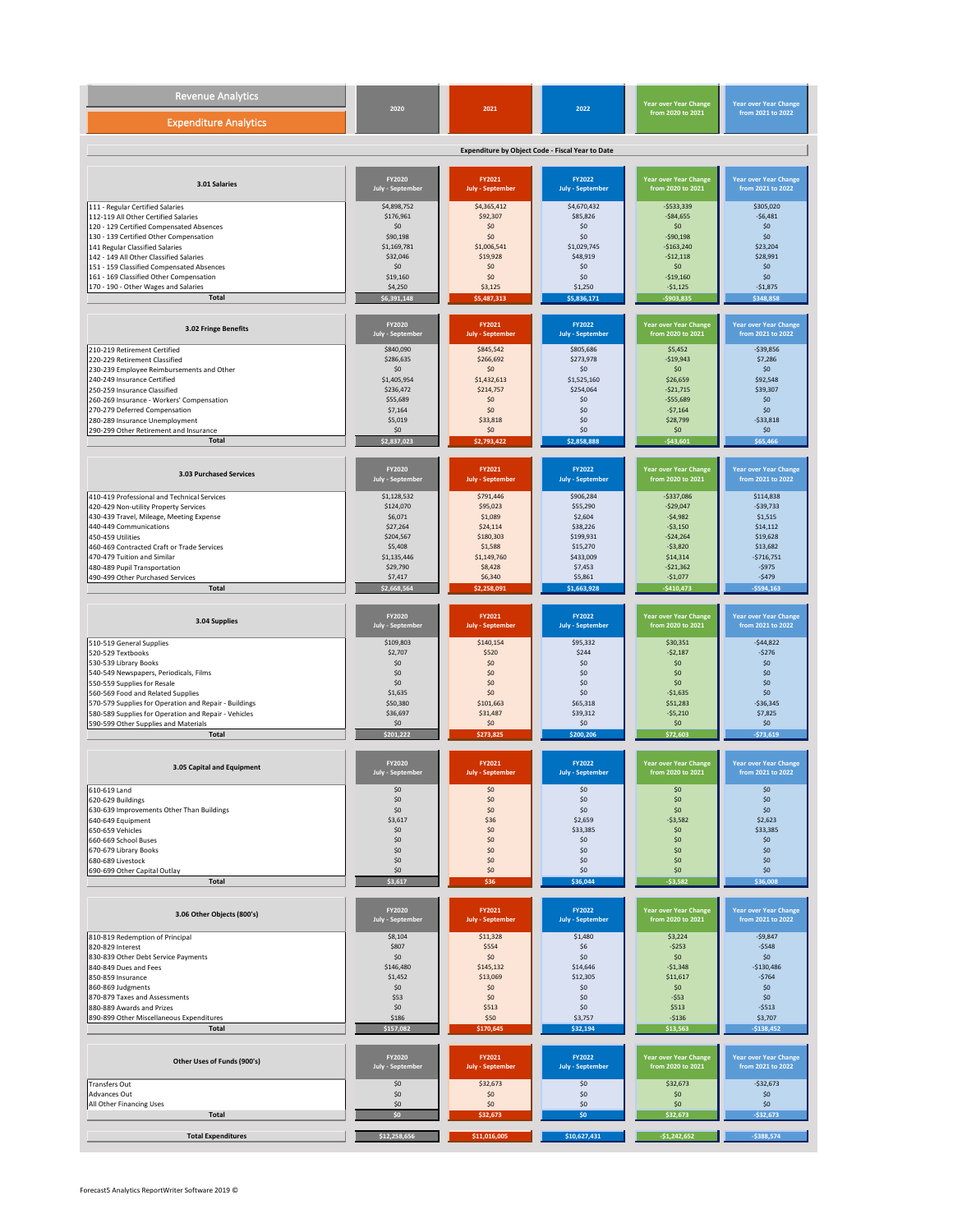<span id="page-6-0"></span>

| <b>Revenue Analytics</b>                                                                               | 2020                       | 2021                   | 2022                       | Year over Year Change<br>from 2020 to 2021        | <b>Year over Year Change</b>                      |  |
|--------------------------------------------------------------------------------------------------------|----------------------------|------------------------|----------------------------|---------------------------------------------------|---------------------------------------------------|--|
| <b>Expenditure Analytics</b>                                                                           |                            |                        |                            |                                                   | from 2021 to 2022                                 |  |
|                                                                                                        |                            |                        |                            |                                                   |                                                   |  |
|                                                                                                        |                            |                        |                            |                                                   |                                                   |  |
| <b>Tax Revenue</b>                                                                                     | <b>FY2020</b><br>September | FY2021<br>September    | FY2022<br>September        | Year over Year Change<br>from 2020 to 2021        | <b>Year over Year Change</b><br>from 2021 to 2022 |  |
| 1100 - 1199 Local Taxes<br><b>Total</b>                                                                | \$217,714<br>\$217,714     | \$150,420<br>\$150,420 | \$0<br>\$0                 | $-$67,294$                                        | $-$150,420$                                       |  |
|                                                                                                        |                            |                        |                            |                                                   |                                                   |  |
| <b>Locally Generated Revenue</b>                                                                       | FY2020<br>September        | FY2021<br>September    | FY2022<br><b>September</b> | <b>Year over Year Change</b><br>from 2020 to 2021 | <b>Year over Year Change</b><br>from 2021 to 2022 |  |
| 1200 - 1299 Tuition and Patron Payments                                                                | \$406,668                  | \$369,398              | \$15,884                   | $-$37,270$                                        | $- $353,515$                                      |  |
| 1300 - 1399 Transportation Fees<br>1400 - 1499 Investment Earnings                                     | \$139<br>\$70,399          | \$0<br>\$23,996        | \$0<br>\$21,072            | $-$139$<br>$-$46,402$                             | \$0<br>$-$2,925$                                  |  |
| 1500 - 1599 Food Services                                                                              | \$0                        | \$0                    | \$0                        | \$0                                               | \$0                                               |  |
| 1600 - 1699 Student Activities                                                                         | \$2,330<br>\$7,773         | \$1,100<br>\$1,077     | \$1,553<br>\$2,432         | $-$1,230$<br>$-$6,696$                            | \$453<br>\$1,355                                  |  |
| 1700 - 1799 Class Fees<br>1800 - 1899 Miscellaneous Receipts                                           | \$1,252                    | \$8,279                | \$1,383                    | \$7,027                                           | $-$6,896$                                         |  |
| 1900 - 1999 Other Revenue Not Above                                                                    | \$0                        | \$0                    | \$121                      | \$0                                               | \$121                                             |  |
| <b>Total</b>                                                                                           | \$488,560                  | \$403,851              | \$42,444                   | \$84.710                                          | \$361,407                                         |  |
|                                                                                                        |                            |                        |                            |                                                   |                                                   |  |
| <b>Intermediate Revenue</b>                                                                            | FY2020<br>September        | FY2021<br>September    | FY2022<br><b>September</b> | Year over Year Change<br>from 2020 to 2021        | <b>Year over Year Change</b><br>from 2021 to 2022 |  |
| 2100 - 2199 Restricted Grants<br>2200 - 2299 Restricted Grants In Aid                                  | \$0<br>\$0                 | \$0<br>\$0             | \$0<br>\$0                 | \$0<br>\$0                                        | \$0<br>\$0                                        |  |
| 2300 - 2399 Revenue For/Behalf of District                                                             | \$0                        | \$0                    | \$0                        | \$0                                               | \$0                                               |  |
| 2400 - 2499 Revenue in Lieu of Taxes                                                                   | \$0                        | \$0                    | \$0                        | \$0                                               | \$0                                               |  |
| Total                                                                                                  | \$0                        | \$0                    | \$0                        | \$0                                               | $\overline{50}$                                   |  |
| <b>State Revenue</b>                                                                                   | FY2020<br>September        | FY2021<br>September    | FY2022<br><b>September</b> | Year over Year Change<br>from 2020 to 2021        | <b>Year over Year Change</b><br>from 2021 to 2022 |  |
| 3100 - 3199 Unrestricted Grants In Aid                                                                 | \$1,765,062                | \$1,706,613            | \$1,637,537                | $-$58,448$                                        | $-$69,076$                                        |  |
| 3200 - 3299 Restricted Aid State                                                                       | \$60,017                   | \$60,006               | \$60,006                   | $-510$                                            | \$0                                               |  |
| 313X Reimbursements & 3300 - 3399 State Revenue Other<br>3400 - 3499 Revenue in Lieu of Taxes by State | \$0<br>\$0                 | \$1,150,257<br>\$0     | \$0<br>\$0                 | \$1,150,257<br>\$0                                | $-$1,150,257$<br>\$0                              |  |
| <b>Total</b>                                                                                           | \$1,825,078                | \$2,916,877            | \$1,697,543                | \$1,091,798                                       | $-$1,219,333$                                     |  |
|                                                                                                        |                            |                        |                            |                                                   |                                                   |  |
| <b>Federal Revenue</b>                                                                                 | FY2020<br>September        | FY2021<br>September    | FY2022<br>September        | <b>Year over Year Change</b><br>from 2020 to 2021 | <b>Year over Year Change</b><br>from 2021 to 2022 |  |
| 4100 - 4199 Unrestricted Fed                                                                           | \$0                        | \$0                    | \$0                        | \$0                                               | \$0                                               |  |
| 4200 - 4299 Restricted Fed<br>4300 - 4399 Revenue in Behalf of Dist Fed                                | \$0<br>\$0                 | \$2,668<br>\$0         | \$0<br>\$0                 | \$2,668<br>\$0                                    | $-52.668$<br>\$0                                  |  |
| 4400 - 4499 In Lieu of Taxes Federal                                                                   | \$0                        | \$0                    | \$0                        | \$0                                               | \$0                                               |  |
| <b>Total</b>                                                                                           | \$0                        | \$2,668                | \$0                        | ጳን ፍ                                              | \$2.668                                           |  |
| <b>Other Financing Sources</b>                                                                         | FY2020<br>September        | FY2021<br>September    | FY2022<br>September        | Year over Year Change<br>from 2020 to 2021        | <b>Year over Year Change</b><br>from 2021 to 2022 |  |
|                                                                                                        |                            |                        |                            |                                                   |                                                   |  |
| 5100 - 5199 Transfers In                                                                               | \$0<br>\$0                 | \$32,673<br>\$0        | \$0<br>\$0                 | \$32,673                                          | $-$32,673$<br>\$0                                 |  |
| 5200 - 5299 Advances In<br>5300 - 5399 Refund of Prior Year Expense                                    | \$159,363                  | \$345,304              | \$47,753                   | \$0<br>\$185,941                                  | $-$297,551$                                       |  |
| Total                                                                                                  | \$159.363                  | \$377,978              | \$47,753                   | \$218.615                                         | $-5330.224$                                       |  |
|                                                                                                        |                            |                        |                            |                                                   |                                                   |  |
| <b>Total Revenue</b>                                                                                   | \$2,690,715                | \$3,851,792            | \$1,787,740                | \$1.161.077                                       | $-52.064.052$                                     |  |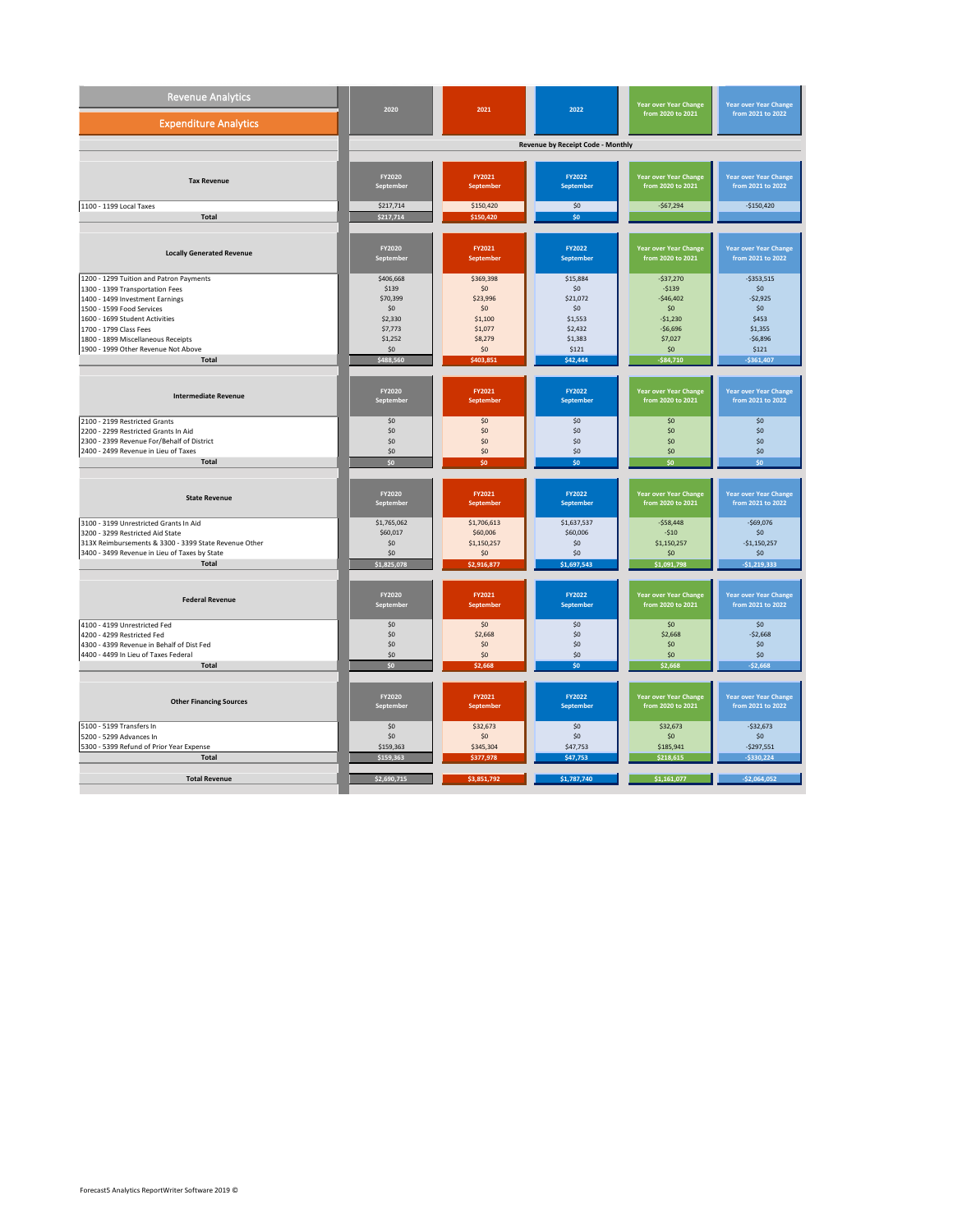<span id="page-7-0"></span>

| <b>Revenue Analytics</b>                                                                                                                                                                                                                                                                                                                                    | 2020                                                                                                              | 2021                                                                                                          | 2022                                                                                                     | <b>Year over Year Change</b>                                                                                                                 | <b>Year over Year Change</b>                                                                                                                  |  |
|-------------------------------------------------------------------------------------------------------------------------------------------------------------------------------------------------------------------------------------------------------------------------------------------------------------------------------------------------------------|-------------------------------------------------------------------------------------------------------------------|---------------------------------------------------------------------------------------------------------------|----------------------------------------------------------------------------------------------------------|----------------------------------------------------------------------------------------------------------------------------------------------|-----------------------------------------------------------------------------------------------------------------------------------------------|--|
| <b>Expenditure Analytics</b>                                                                                                                                                                                                                                                                                                                                |                                                                                                                   |                                                                                                               |                                                                                                          | from 2020 to 2021                                                                                                                            | from 2021 to 2022                                                                                                                             |  |
|                                                                                                                                                                                                                                                                                                                                                             | <b>Expenditure by Object Code - Monthly</b>                                                                       |                                                                                                               |                                                                                                          |                                                                                                                                              |                                                                                                                                               |  |
| 3.01 Salaries                                                                                                                                                                                                                                                                                                                                               | FY2020                                                                                                            | FY2021                                                                                                        | FY2022                                                                                                   | Year over Year Change                                                                                                                        | <b>Year over Year Change</b>                                                                                                                  |  |
|                                                                                                                                                                                                                                                                                                                                                             | September                                                                                                         | September                                                                                                     | September                                                                                                | from 2020 to 2021                                                                                                                            | from 2021 to 2022                                                                                                                             |  |
| 111 - Regular Certified Salaries                                                                                                                                                                                                                                                                                                                            | \$1,501,378                                                                                                       | \$1,482,072                                                                                                   | \$1,598,892                                                                                              | $-$19,306$                                                                                                                                   | \$116,821                                                                                                                                     |  |
| 112-119 All Other Certified Salaries                                                                                                                                                                                                                                                                                                                        | \$48,828                                                                                                          | \$54,086                                                                                                      | \$36,000                                                                                                 | \$5,258                                                                                                                                      | $-$18,086$                                                                                                                                    |  |
| 120 - 129 Certified Compensated Absences                                                                                                                                                                                                                                                                                                                    | \$0                                                                                                               | \$0                                                                                                           | \$0                                                                                                      | \$0                                                                                                                                          | \$0                                                                                                                                           |  |
| 130 - 139 Certified Other Compensation                                                                                                                                                                                                                                                                                                                      | \$12,500                                                                                                          | \$0                                                                                                           | \$0                                                                                                      | $-$12,500$                                                                                                                                   | \$0                                                                                                                                           |  |
| 141 Regular Classified Salaries                                                                                                                                                                                                                                                                                                                             | \$380,716                                                                                                         | \$320,426                                                                                                     | \$344,054                                                                                                | $-$60,290$                                                                                                                                   | \$23,628                                                                                                                                      |  |
| 142 - 149 All Other Classified Salaries                                                                                                                                                                                                                                                                                                                     | \$18,768                                                                                                          | \$13,711                                                                                                      | \$14,812                                                                                                 | $-$5,058$                                                                                                                                    | \$1,101                                                                                                                                       |  |
| 151 - 159 Classified Compensated Absences                                                                                                                                                                                                                                                                                                                   | \$0                                                                                                               | \$0                                                                                                           | \$0                                                                                                      | \$0                                                                                                                                          | \$0                                                                                                                                           |  |
| 161 - 169 Classified Other Compensation                                                                                                                                                                                                                                                                                                                     | \$1,712                                                                                                           | \$0                                                                                                           | \$0                                                                                                      | $-$1,712$                                                                                                                                    | \$0                                                                                                                                           |  |
| 170 - 190 - Other Wages and Salaries                                                                                                                                                                                                                                                                                                                        | \$4,250                                                                                                           | \$3,125                                                                                                       | \$1,250                                                                                                  | $-$1,125$                                                                                                                                    | $-$1,875$                                                                                                                                     |  |
| <b>Total</b>                                                                                                                                                                                                                                                                                                                                                | \$1,968,152                                                                                                       | \$1,873,419                                                                                                   | \$1,995,008                                                                                              | \$94,733                                                                                                                                     | \$121,589                                                                                                                                     |  |
| 3.02 Fringe Benefits<br>210-219 Retirement Certified<br>220-229 Retirement Classified<br>230-239 Employee Reimbursements and Other<br>240-249 Insurance Certified<br>250-259 Insurance Classified<br>260-269 Insurance - Workers' Compensation<br>270-279 Deferred Compensation<br>280-289 Insurance Unemployment<br>290-299 Other Retirement and Insurance | FY2020<br>September<br>\$275,890<br>\$95,612<br>\$0<br>\$465,440<br>\$81,474<br>\$17,322<br>\$0<br>\$4,235<br>\$0 | FY2021<br>September<br>\$289,061<br>\$126,463<br>\$0<br>\$486,791<br>\$66,650<br>\$0<br>\$0<br>\$3,090<br>\$0 | FY2022<br>September<br>\$259,653<br>\$69,339<br>\$0<br>\$489,394<br>\$85,164<br>\$0<br>\$0<br>\$0<br>\$0 | Year over Year Change<br>from 2020 to 2021<br>\$13,170<br>\$30,852<br>\$0<br>\$21,351<br>$-$14,824$<br>$-$17,322$<br>\$0<br>$-$1,145$<br>\$0 | <b>Year over Year Change</b><br>from 2021 to 2022<br>$-$29,408$<br>$-$57,124$<br>\$0<br>\$2,602<br>\$18,514<br>\$0<br>\$0<br>$-$3,090$<br>\$0 |  |
| <b>Total</b><br>3.03 Purchased Services                                                                                                                                                                                                                                                                                                                     | \$939,973<br>FY2020<br>September                                                                                  | \$972,054<br>FY2021<br>September                                                                              | \$903,550<br>FY2022<br>September                                                                         | \$32.08<br>Year over Year Change<br>from 2020 to 2021                                                                                        | $-568,504$<br>Year over Year Change<br>from 2021 to 2022                                                                                      |  |
| 410-419 Professional and Technical Services                                                                                                                                                                                                                                                                                                                 | \$392,241                                                                                                         | \$287,052                                                                                                     | \$286,726                                                                                                | $-$105,189$                                                                                                                                  | $-$ \$326                                                                                                                                     |  |
| 420-429 Non-utility Property Services                                                                                                                                                                                                                                                                                                                       | \$26,013                                                                                                          | \$21,880                                                                                                      | \$24,085                                                                                                 | $-$4,134$                                                                                                                                    | \$2,205                                                                                                                                       |  |
| 430-439 Travel, Mileage, Meeting Expense                                                                                                                                                                                                                                                                                                                    | \$4,523                                                                                                           | \$589                                                                                                         | \$925                                                                                                    | $-$3,935$                                                                                                                                    | \$336                                                                                                                                         |  |
| 440-449 Communications                                                                                                                                                                                                                                                                                                                                      | \$4,539                                                                                                           | \$4,363                                                                                                       | \$13,304                                                                                                 | $-$176$                                                                                                                                      | \$8,941                                                                                                                                       |  |
| 450-459 Utilities                                                                                                                                                                                                                                                                                                                                           | \$130,389                                                                                                         | \$60,042                                                                                                      | \$52,438                                                                                                 | $-$70,347$                                                                                                                                   | $-$7,605$                                                                                                                                     |  |
| 460-469 Contracted Craft or Trade Services                                                                                                                                                                                                                                                                                                                  | \$5,408                                                                                                           | \$0                                                                                                           | \$0                                                                                                      | $-$5,408$                                                                                                                                    | \$0                                                                                                                                           |  |
| 470-479 Tuition and Similar                                                                                                                                                                                                                                                                                                                                 | \$382,975                                                                                                         | \$388,730                                                                                                     | \$3,647                                                                                                  | \$5,755                                                                                                                                      | $-$385,084$                                                                                                                                   |  |
| 480-489 Pupil Transportation                                                                                                                                                                                                                                                                                                                                | \$10,300                                                                                                          | $-$172$                                                                                                       | \$628                                                                                                    | $-$10,472$                                                                                                                                   | \$800                                                                                                                                         |  |
| 490-499 Other Purchased Services                                                                                                                                                                                                                                                                                                                            | \$7,417                                                                                                           | \$2,373                                                                                                       | \$3,035                                                                                                  | $-$5,044$                                                                                                                                    | \$661                                                                                                                                         |  |
| <b>Total</b>                                                                                                                                                                                                                                                                                                                                                | \$963,807                                                                                                         | \$764,858                                                                                                     | \$384,787                                                                                                | \$198,949                                                                                                                                    | -\$380,071                                                                                                                                    |  |
| 3.04 Supplies                                                                                                                                                                                                                                                                                                                                               | FY2020                                                                                                            | FY2021                                                                                                        | FY2022                                                                                                   | Year over Year Change                                                                                                                        | <b>Year over Year Change</b>                                                                                                                  |  |
|                                                                                                                                                                                                                                                                                                                                                             | September                                                                                                         | September                                                                                                     | September                                                                                                | from 2020 to 2021                                                                                                                            | from 2021 to 2022                                                                                                                             |  |
| 510-519 General Supplies                                                                                                                                                                                                                                                                                                                                    | \$75,251                                                                                                          | \$49,261                                                                                                      | \$51,884                                                                                                 | $-$25,989$                                                                                                                                   | \$2,622                                                                                                                                       |  |
| 520-529 Textbooks                                                                                                                                                                                                                                                                                                                                           | \$900                                                                                                             | \$520                                                                                                         | \$200                                                                                                    | $-$380$                                                                                                                                      | $-$320$                                                                                                                                       |  |
| 530-539 Library Books                                                                                                                                                                                                                                                                                                                                       | \$0                                                                                                               | \$0                                                                                                           | \$0                                                                                                      | \$0                                                                                                                                          | \$0                                                                                                                                           |  |
| 540-549 Newspapers, Periodicals, Films                                                                                                                                                                                                                                                                                                                      | \$0                                                                                                               | \$0                                                                                                           | \$0                                                                                                      | \$0                                                                                                                                          | \$0                                                                                                                                           |  |
| 550-559 Supplies for Resale                                                                                                                                                                                                                                                                                                                                 | \$0                                                                                                               | \$0                                                                                                           | \$0                                                                                                      | \$0                                                                                                                                          | \$0                                                                                                                                           |  |
| 560-569 Food and Related Supplies                                                                                                                                                                                                                                                                                                                           | \$1,635                                                                                                           | \$0                                                                                                           | \$0                                                                                                      | $-$1,635$                                                                                                                                    | \$0                                                                                                                                           |  |
| 570-579 Supplies for Operation and Repair - Buildings                                                                                                                                                                                                                                                                                                       | \$27,094                                                                                                          | \$51,242                                                                                                      | \$31,127                                                                                                 | \$24,148                                                                                                                                     | $-$20,115$                                                                                                                                    |  |
| 580-589 Supplies for Operation and Repair - Vehicles                                                                                                                                                                                                                                                                                                        | \$11,133                                                                                                          | \$14,745                                                                                                      | \$26,114                                                                                                 | \$3,612                                                                                                                                      | \$11,370                                                                                                                                      |  |
| 590-599 Other Supplies and Materials                                                                                                                                                                                                                                                                                                                        | \$0                                                                                                               | \$0                                                                                                           | \$0                                                                                                      | \$0                                                                                                                                          | \$0                                                                                                                                           |  |
| <b>Total</b>                                                                                                                                                                                                                                                                                                                                                | \$116,012                                                                                                         | \$115,768                                                                                                     | \$109,326                                                                                                | \$244                                                                                                                                        | $-56.442$                                                                                                                                     |  |
| 3.05 Capital and Equipment                                                                                                                                                                                                                                                                                                                                  | <b>FY2020</b>                                                                                                     | FY2021                                                                                                        | <b>FY2022</b>                                                                                            | Year over Year Change                                                                                                                        | Year over Year Change                                                                                                                         |  |
|                                                                                                                                                                                                                                                                                                                                                             | September                                                                                                         | September                                                                                                     | September                                                                                                | from 2020 to 2021                                                                                                                            | from 2021 to 2022                                                                                                                             |  |
| 610-619 Land                                                                                                                                                                                                                                                                                                                                                | \$0                                                                                                               | \$0                                                                                                           | \$0                                                                                                      | \$0                                                                                                                                          | \$0                                                                                                                                           |  |
| 620-629 Buildings                                                                                                                                                                                                                                                                                                                                           | \$0                                                                                                               | \$0                                                                                                           | \$0                                                                                                      | \$0                                                                                                                                          | \$0                                                                                                                                           |  |
| 630-639 Improvements Other Than Buildings                                                                                                                                                                                                                                                                                                                   | \$0                                                                                                               | \$0                                                                                                           | \$0                                                                                                      | \$0                                                                                                                                          | \$0                                                                                                                                           |  |
| 640-649 Equipment                                                                                                                                                                                                                                                                                                                                           | \$35                                                                                                              | \$0                                                                                                           | \$0                                                                                                      | $-535$                                                                                                                                       | \$0                                                                                                                                           |  |
| 650-659 Vehicles                                                                                                                                                                                                                                                                                                                                            | \$0                                                                                                               | \$0                                                                                                           | \$0                                                                                                      | \$0                                                                                                                                          | \$0                                                                                                                                           |  |
| 660-669 School Buses                                                                                                                                                                                                                                                                                                                                        | \$0                                                                                                               | \$0                                                                                                           | \$0                                                                                                      | \$0                                                                                                                                          | \$0                                                                                                                                           |  |
| 670-679 Library Books                                                                                                                                                                                                                                                                                                                                       | \$0                                                                                                               | \$0                                                                                                           | \$0                                                                                                      | \$0                                                                                                                                          | \$0                                                                                                                                           |  |
| 680-689 Livestock                                                                                                                                                                                                                                                                                                                                           | \$0                                                                                                               | \$0                                                                                                           | \$0                                                                                                      | \$0                                                                                                                                          | \$0                                                                                                                                           |  |
| 690-699 Other Capital Outlay                                                                                                                                                                                                                                                                                                                                | \$0                                                                                                               | \$0                                                                                                           | \$0                                                                                                      | \$0                                                                                                                                          | \$0                                                                                                                                           |  |
| <b>Total</b>                                                                                                                                                                                                                                                                                                                                                | \$35                                                                                                              | \$0                                                                                                           | \$0                                                                                                      | \$35                                                                                                                                         | \$0                                                                                                                                           |  |
| 3.06 Other Objects (800's)                                                                                                                                                                                                                                                                                                                                  | FY2020                                                                                                            | FY2021                                                                                                        | FY2022                                                                                                   | Year over Year Change                                                                                                                        | Year over Year Change                                                                                                                         |  |
|                                                                                                                                                                                                                                                                                                                                                             | September                                                                                                         | September                                                                                                     | September                                                                                                | from 2020 to 2021                                                                                                                            | from 2021 to 2022                                                                                                                             |  |
| 810-819 Redemption of Principal                                                                                                                                                                                                                                                                                                                             | \$2,718                                                                                                           | \$2,850                                                                                                       | \$0                                                                                                      | \$132                                                                                                                                        | $-$2,850$                                                                                                                                     |  |
| 820-829 Interest                                                                                                                                                                                                                                                                                                                                            | \$252                                                                                                             | \$121                                                                                                         | \$0                                                                                                      | $-$132$                                                                                                                                      | $-$121$                                                                                                                                       |  |
| 830-839 Other Debt Service Payments                                                                                                                                                                                                                                                                                                                         | \$0                                                                                                               | \$0                                                                                                           | \$0                                                                                                      | \$0                                                                                                                                          | \$0                                                                                                                                           |  |
| 840-849 Dues and Fees                                                                                                                                                                                                                                                                                                                                       | \$133,800                                                                                                         | \$131,816                                                                                                     | \$2,386                                                                                                  | $-$1,985$                                                                                                                                    | $-$129,430$                                                                                                                                   |  |
| 850-859 Insurance                                                                                                                                                                                                                                                                                                                                           | \$0                                                                                                               | \$3,500                                                                                                       | \$11,454                                                                                                 | \$3,500                                                                                                                                      | \$7,954                                                                                                                                       |  |
| 860-869 Judgments                                                                                                                                                                                                                                                                                                                                           | \$0                                                                                                               | \$0                                                                                                           | \$0                                                                                                      | \$0                                                                                                                                          | \$0                                                                                                                                           |  |
| 870-879 Taxes and Assessments                                                                                                                                                                                                                                                                                                                               | \$0                                                                                                               | \$0                                                                                                           | \$0                                                                                                      | \$0                                                                                                                                          | \$0                                                                                                                                           |  |
| 880-889 Awards and Prizes                                                                                                                                                                                                                                                                                                                                   | \$0                                                                                                               | \$513                                                                                                         | \$0                                                                                                      | \$513                                                                                                                                        | $-$513$                                                                                                                                       |  |
| 890-899 Other Miscellaneous Expenditures                                                                                                                                                                                                                                                                                                                    | \$77                                                                                                              | \$60                                                                                                          | \$1,656                                                                                                  | $-517$                                                                                                                                       | \$1,596                                                                                                                                       |  |
| <b>Total</b>                                                                                                                                                                                                                                                                                                                                                | \$136,848                                                                                                         | \$138,859                                                                                                     | \$15,496                                                                                                 | ¢ን ሰ1:                                                                                                                                       | \$123,363                                                                                                                                     |  |
| Other Uses of Funds (900's)<br><b>Transfers Out</b>                                                                                                                                                                                                                                                                                                         | FY2020<br>September<br>\$0                                                                                        | FY2021<br>September<br>\$32,673                                                                               | FY2022<br>September<br>\$0                                                                               | Year over Year Change<br>from 2020 to 2021<br>\$32,673                                                                                       | <b>Year over Year Change</b><br>from 2021 to 2022<br>$-$32,673$                                                                               |  |
| Advances Out                                                                                                                                                                                                                                                                                                                                                | \$0                                                                                                               | \$0                                                                                                           | \$0                                                                                                      | \$0                                                                                                                                          | \$0                                                                                                                                           |  |
| All Other Financing Uses                                                                                                                                                                                                                                                                                                                                    | \$0                                                                                                               | \$0                                                                                                           | \$0                                                                                                      | \$0                                                                                                                                          | \$0                                                                                                                                           |  |
| <b>Total</b>                                                                                                                                                                                                                                                                                                                                                | \$0                                                                                                               | \$32,673                                                                                                      | \$0                                                                                                      | \$32,673                                                                                                                                     | $-$32,673$                                                                                                                                    |  |
| <b>Total Expenditures</b>                                                                                                                                                                                                                                                                                                                                   | \$4,124,827                                                                                                       | \$3,897,632                                                                                                   | \$3,408,167                                                                                              | $-$ \$227,195                                                                                                                                | $-5489,465$                                                                                                                                   |  |
|                                                                                                                                                                                                                                                                                                                                                             |                                                                                                                   |                                                                                                               |                                                                                                          |                                                                                                                                              |                                                                                                                                               |  |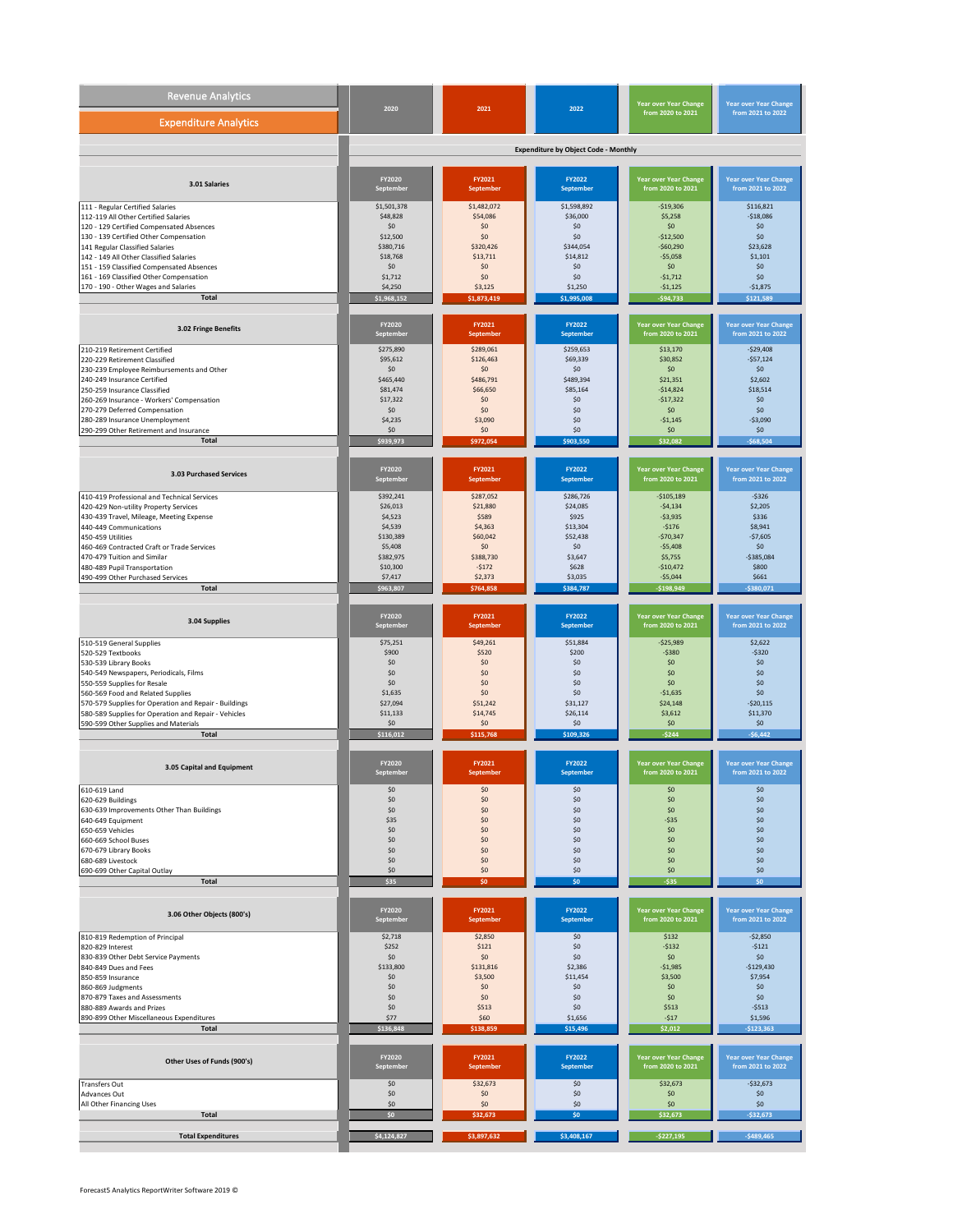| 2022 Austintown Local School District             |                |                     |                     |                     |                |              |
|---------------------------------------------------|----------------|---------------------|---------------------|---------------------|----------------|--------------|
| Actual and Estimated Monthly Cash Flow            | Actual         | Actual              | Actual              | Projected           | Projected      | Projected    |
| Through: September                                | July           | August              | September           | October             | November       | December     |
| 1.010 General Property Tax (Real Estate)          | 1,430,000      | 6,462,000           | $\overline{0}$      | 50.921              | $\mathbf{0}$   | $\mathbf{0}$ |
| 1.020 Public Utility Personal Property            | $\mathbf{0}$   | $\circ$             | $\overline{0}$      | 103,442             | $\mathbf{0}$   | $\circ$      |
| 1.030 Income Tax                                  | $\overline{0}$ | $\mathbf 0$         | $\overline{0}$      | $\circ$             | $\overline{0}$ | $\mathbf 0$  |
| 1.035 Unrestricted Grants-in-Aid                  | 1,586,616      | 1,721,663           | 1,637,537           | 1,821,543           | 1,766,692      | 1,783,619    |
| 1.040 Restricted Grants-in-Aid                    | 60,006         | 60,006              | 60,006              | 32,983              | 58,438         | 59,184       |
| 1.045 Other Restricted                            | $\Omega$       | $\Omega$            | $\circ$             | $\circ$             | $\mathbf{0}$   | $\Omega$     |
| 1.050 Property Tax Allocation                     | $\overline{0}$ | $\mathbf 0$         | $\overline{0}$      | 58,650              | 367,530        | 411,975      |
| 1.060 All Other Revenues                          | 266,481        | 287,547             | 42,333              | 334,356             | 386,793        | 273,574      |
| 1.070 Total Revenues                              | 3,343,104      | 8,531,217           | 1,739,876           | 2,401,895           | 2,579,453      | 2,528,352    |
| 2.010 Proceeds from Sale of Notes                 | $\mathbf{0}$   | $\mathbf 0$         | $\mathbf{0}$        | 0                   | $\mathbf{0}$   | $\mathbb O$  |
| 2.020 State Emergency Loans and Advancements      | $\overline{0}$ | $\mathbf 0$         | $\overline{0}$      | $\mathbf 0$         | $\mathbf{0}$   | $\circ$      |
| 2.040 Operating Transfers-In.                     | $\mathbf{0}$   | $\mathbf 0$         | $\overline{0}$      | $\mathbf 0$         | $\mathbf{0}$   | $\mathbb O$  |
| 2.050 Advances-In                                 | $\overline{0}$ | $\mathbf 0$         | $\overline{0}$      | 625                 | 625            | 625          |
| 2.060 All Other Financing Sources                 | $\mathbf{0}$   | 1,898               | 47,864              | 1,804               | 93,186         | 199,734      |
| 2.070 Total Other Financing Sources               | $\mathbf{0}$   | $\mathbf 0$         | $\overline{0}$      | $\circ$             | $\mathbf{0}$   | $\circ$      |
| 2.080 Total Revenues and Other Financing Sources  | 3,343,104      | 8,533,115           | 1,787,740           | 2,404,324           | 2,673,264      | 2,728,711    |
| 3.010 Personnel Services                          | 1,922,012      | 1,919,151           | 1,995,008           | 1,933,096           | 2,015,745      | 1,965,772    |
| 3.020 Retirement/Benefits                         | 914,830        | 1,040,508           | 903,550             | 986,865             | 974,282        | 842,097      |
| 3.030 Purchased Services                          | 574,950        | 704,191             | 384,787             | 817,580             | 954,948        | 853,116      |
| 3.040 Supplies and Materials                      | 9,787          | 81,094              | 109,326             | 101,093             | 75,062         | 88,165       |
| 3.050 Capital Outlay                              | 33,385         | 2,659               | $\mathbf{0}$        | 1,103               | 1,197          | 1,290        |
| 3.060 Intergovernmental                           | $\mathbf{0}$   | $\circ$             | $\overline{0}$      | $\circ$             | $\mathbf{0}$   | $\mathbb O$  |
| Principal-All (History Only)<br>4.010             | $\mathbf{0}$   | $\mathbf 0$         | $\overline{0}$      | $\mathbf 0$         | $\mathbf{0}$   | $\mathbb O$  |
| 4.020<br>Principal-Notes                          | $\mathbf{0}$   | $\circ$             | $\mathbf{0}$        | $\circ$             | 0              | 0            |
| 4.030<br>Principal-State Loans                    | $\overline{0}$ | $\mathbf 0$         | $\overline{0}$      | $\mathbf 0$         | $\overline{0}$ | $\mathbb O$  |
| 4.040<br>Principal-State Advancements             | $\overline{0}$ | $\mathbf 0$         | $\overline{0}$      | $\mathbf 0$         | $\overline{0}$ | $\mathbb O$  |
| 4.050<br>Principal-HB 264 Loans                   | 1,480          | $\mathbf 0$         | $\overline{0}$      | 5,779               | 5,805          | 5,125        |
| 4.055<br>Principal-Other                          | $\mathbf{0}$   | $\mathbf 0$         | $\overline{0}$      | $\mathsf{O}\xspace$ | 0              | $\mathbb O$  |
| Interest and Fiscal Charges<br>4.060              | 6              | $\Omega$            | $\Omega$            | 116                 | 109            | 104          |
| 4.300 Other Objects                               | 4,736          | 10,475              | 15,496              | 38,446              | 12,548         | 18,994       |
| 4.500 Total Expenditures                          | 3,461,186      | 3,758,078           | 3,408,167           | 3,884,077           | 4,039,695      | 3,774,664    |
| 5.010 Operating Transfers-Out                     | $\mathbb O$    | 0                   | 0                   | 4,972               | 5,347          | 4,972        |
| 5.020 Advances-Out                                | $\mathbf{0}$   | $\Omega$            | $\mathbf{0}$        | 625                 | 625            | 625          |
| 5.030 All Other Financing Uses                    | $\mathbf 0$    | $\mathsf{O}\xspace$ | $\mathsf{O}\xspace$ | $\mathbb O$         | $\mathbf 0$    | $\mathbb O$  |
| 5.040 Total Other Financing Uses                  | $\Omega$       | $\Omega$            | $\Omega$            | $\Omega$            | $\Omega$       | $\Omega$     |
| 5.050 Total Expenditures and Other Financing Uses | 3,461,186      | 3,758,078           | 3,408,167           | 3,889,674           | 4,045,667      | 3,780,261    |
| 6.010 Rev. over/(under) Expenditures              | (118,082)      | 4,775,037           | (1,620,427)         | (1,485,350)         | (1,372,403)    | (1,051,550)  |
| 7.010 Beginning Cash Balance                      | 13,879,600     | 13,761,518          | 18,536,555          | 16,916,128          | 15,430,778     | 14,058,375   |
| 7.020 Ending Cash Balance                         | 13,761,518     | 18,536,555          | 16,916,128          | 15,430,778          | 14,058,375     | 13,006,825   |